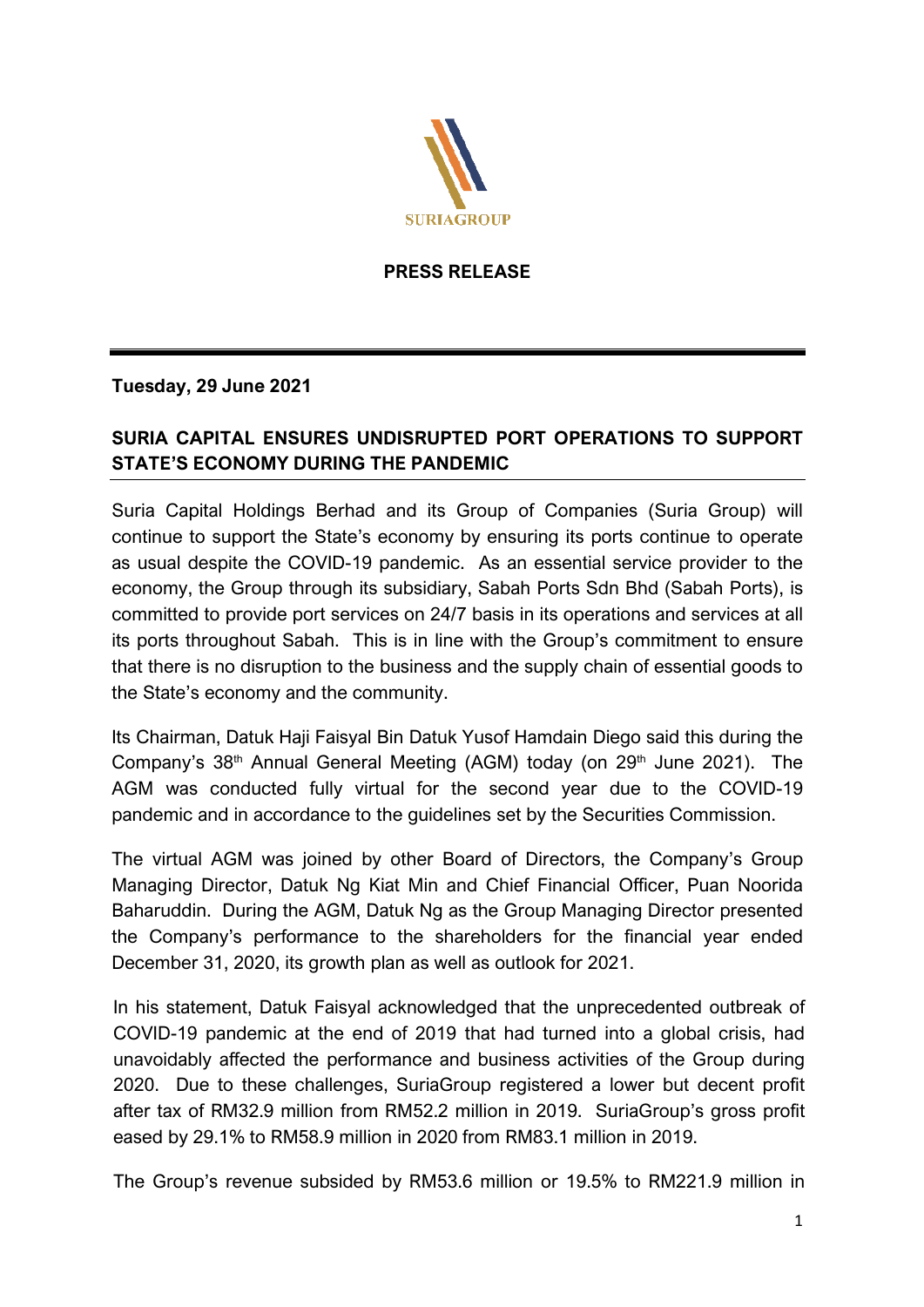2020, as compared to RM275.5 million in 2019. This was attributable mainly to lower contribution from operating activities across all business segments, particularly the Group's core business in port operations.

Disruptions in the global supply chain, weak demand conditions as a result of the COVID-19 pandemic had adversely impacted SuriaGroup's port revenue in 2020. Revenue from port operations, which generated 90.1% of the Group's total revenue, slipped to RM199.9 million in 2020 or 12.5% down when compared to its contribution of RM228.4 million in 2019. This was primarily due to the lower cargo throughput and container volume handled by the ports during 2020.

The Group's revenue from contract & engineering and ferry terminal operations declined to RM5.9 million in 2020 from RM18.7 million in 2019. Revenue from this segment was mainly derived from the railway upgrading works from Halogilat station to Tenom station. Revenue from the ferry terminal operations at Jesselton Point and the handling of international cruise ship passengers at Kota Kinabalu Port fell by 68% from the revenue registered in 2019. This was due to the temporary closure of the terminal arising from the imposition of movement restrictions. Additionally, cruise ships had only called at Kota Kinabalu Port in the first quarter of 2020 before the spread of the COVID-19 pandemic.

In view of the Group's performance, the shareholders approved a final tax-exempt dividend of 2.3% or 2.3 sen at the Annual General Meeting. It accounts for a total payout of RM11.4 million, which is equivalent to 3.3% or 3.3 sen net per ordinary share, representing a payout ratio of 34.6% against 33.1% in the previous year.

### **PORT PERFORMANCE IN 2020**

In terms of port performance, the port operations handled lesser cargo in 2020. Sabah Ports handled a total of 29.6 million metric tonnes of cargoes (including containers) in 2020 as against 34.2 million metric tonnes in 2019. The drop in the overall cargo volume was partly due to the lower exports as a result of labour shortage at mills following the health and safety regulations as well as movement restrictions at various intervals as imposed by the government due to the pandemic.

In terms of container operations, the ports also handled lower container volume, down by 5.8% from 379,384 TEUs in 2019 to 357,416 TEUs in 2020. Sapangar Bay Container Port handled 71.2% of the overall TEUs at 254,630 TEUs. Tawau Port handled 17.8% or 63,694 TEUs while Sandakan Port handled 11.0% or 39,092 TEUs in 2020.

Liquid bulk (palm oil and petroleum products) represented 68.3% of the total throughput handled at wharf, general cargoes at 24.2% whilst dry bulk (palm kernel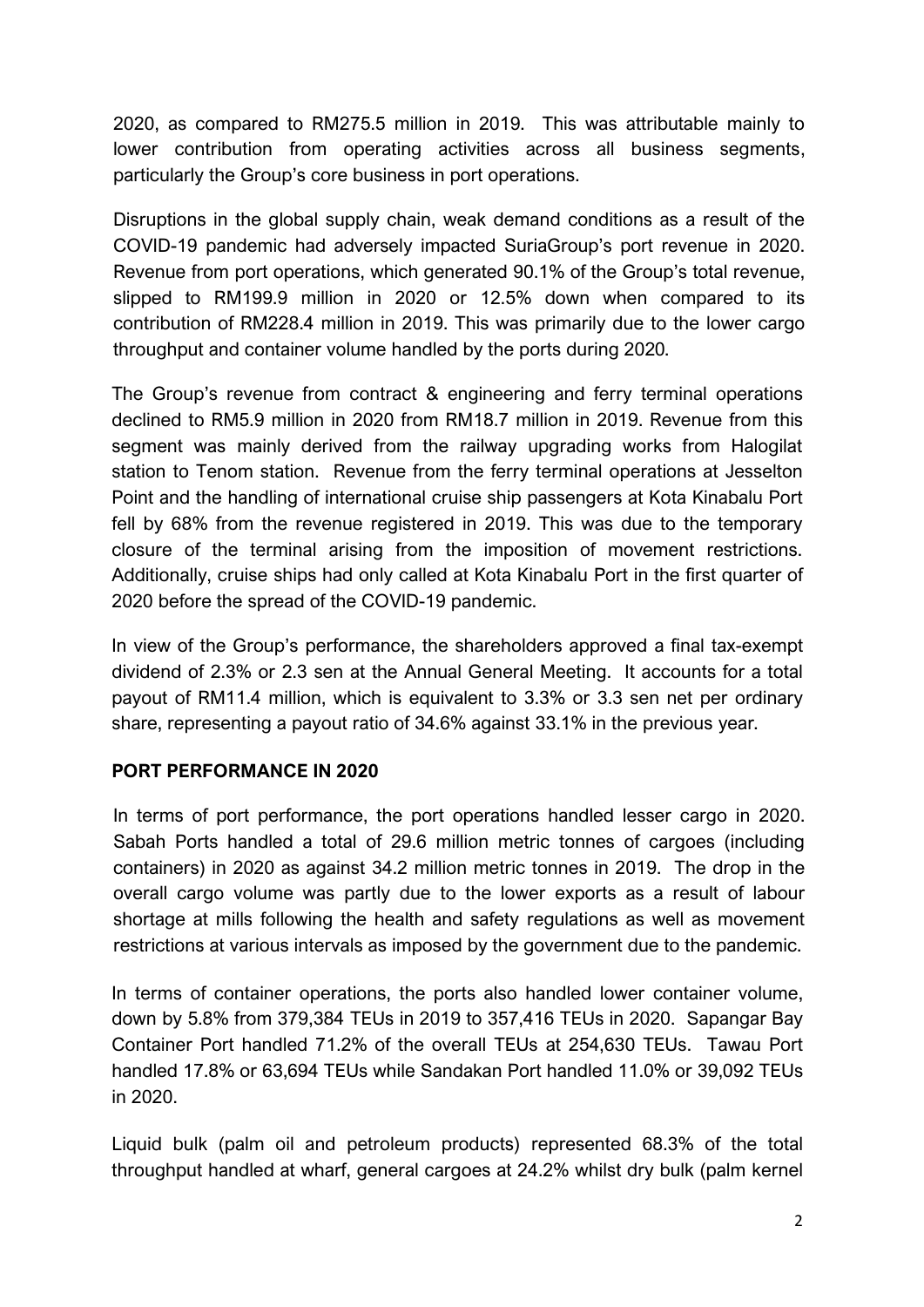expeller, fertilizer and wood products) made up 7.5% of the throughput.

## **BUSINESS DEVELOPMENT**

Several initiatives were undertaken by the Group during 2020 particularly to improve the efficiency of business and services. Sapangar Bay Container Port had increased its reefer facility by adding 80 more units of reefer points in August 2020 and this brings to a total of 292 reefer points currently available for the port customers. In addition, the opening of new gate operation hours on Fridays from 1130hrs – 1400hrs at Sapangar Bay Container Port since  $17<sup>th</sup>$  July 2020 had eased congestions at the gates during those peak hours.

Other developments included the completion of capital dredging works at Sandakan Port as well as maintenance dredging works at Tawau Port to increase the drafts of the outer and inner berths of the ports and enable larger vessels to call at these ports. Similarly, the construction works for a new jetty at Sapangar Bay Oil Terminal had already commenced since October 2020 and is targeted for completion by end of March 2022. The new jetty will cater for more vessels to berth and ease congestion at the terminal.

In property development, the first phase of the Jesselton Quay project, a jointventure with SBC Corporation Berhad at the Kota Kinabalu Port land, had reached 85% completion as of 31 December 2020. Following the extended imposition of MCO in fourth quarter of 2020 and recently into 2021, the completion of the first phase is now deferred to the fourth quarter of 2021. Meanwhile, the railway construction project for Tenom-Halogilat line was fully completed in March 2021.

### **SAPANGAR PORT EXPANSION PLAN**

As for the expansion project of Sapangar Bay Container Port, it will proceed accordingly. The tender exercise for the proposed expansion of SBCP had been completed and is currently being reviewed by the Federal Ministry of Finance. The project is being implemented by Sabah Economic Development and Investment Authority (SEDIA) with completion period anticipated within three years. Due to the COVID-19 pandemic, the first phase of the expansion project is expected to kick-off in 2021. The Federal Government has pledged to channel the required funding for the expansion project and this was highlighted again in the 2021 Federal budget allocation.

### **OUTLOOK FOR 2021**

As the economic recovery is still quite uncertain due to the lingering impact of the pandemic, the Group is cautiously optimistic that the performance in 2021 would surpass that of 2020. The Group's fundamental remains solid on the back of its